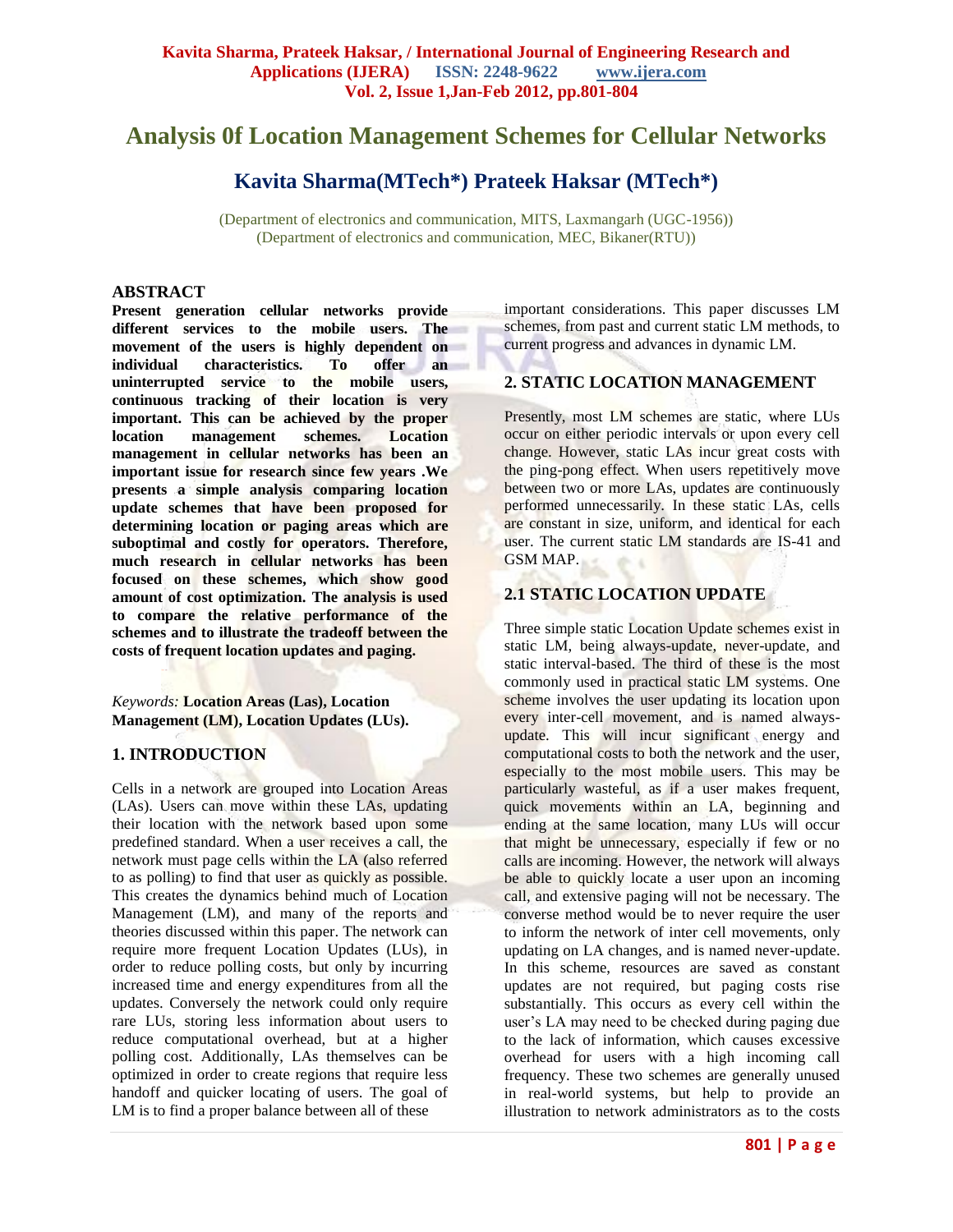#### **Kavita Sharma, Prateek Haksar, / International Journal of Engineering Research and Applications (IJERA) ISSN: 2248-9622 www.ijera.com Vol. 2, Issue 1,Jan-Feb 2012, pp.801-804**

of LM, the problems that occur when thoughtless LU methods are used, and a baseline that every newly developed LU scheme must show improvements over.

The final static LM technique discussed requires each user within the network to update at static, uniform intervals. This attempts to provide a balance between the extremes of the previous schemes, as the network will neither be overwhelmed with LUs nor wholly unaware of users' locations. However, users with rapid rates of movement may move into new LAs between updates, which causes locating that user to be very difficult. Conversely, an inactive user will not move at all, but will still regularly be sending unneeded LUs. While LA optimization could mitigate these problems, as discussed in the following section, such improvements are impossible under static LM schemes where LAs are uniform and constant.

## **2.2 STATIC LOCATION AREAS**

Location Areas in static LM are themselves static as well. They are effectively the easiest solution to physically dividing a network, providing the same LA to every user, without any customization. These function as static LU schemes do: sub optimally, but sufficiently for most networks. However, their perhaps most egregious flaw is their vulnerability to the ping-pong effect. Given that these static LAs are set and cannot change, users may repetitively move between two or more adjacent LAs, which for many LU schemes will cause a large number of LUs with a small or zero absolute cell distance moved. Figure 1 demonstrates such an example, where the user may simply be moving around a city block, but may be incurring an LU on every inter-cell movement due to each movement crossing an LA boundary. As will later be discussed, dynamic LA schemes can both decrease occurrence of ping pong effects and provide more flexible and personalized LAs, albeit at their own costs. However, as would logically follow, current static LM standards and schemes do not use these modifications, instead being implemented as seen in the following section.

## **2.3 LOCATION PARAMETERS**

While evaluating schemes to design LAs or determining the optimal updating standard of LUs for users may seem of higher importance, paging and user mobility can also be briefly examined to assist in improving LM and refining models. Although LU costs are generally higher than paging costs, these paging costs are not insignificant. Additionally, poor paging procedures and ineffective mobility modeling and prediction may lead to either significantly delayed calls or decreased QoS, neither of which are acceptable to a user.

## **2.4 PAGING**

In the attempt to locate recipients of calls as quickly as possible, multiple methods of paging have been created. The most basic method used is Simultaneous Paging, where every cell in the user's LA is paged at the same time in order to find the user. Unless there are a relatively low number of cells within the LA, this will cause excessive amounts of paging. Although this method will find the user quicker than the following scheme of Sequential Paging, the costs make Simultaneous Paging rather inefficient.

An alternative scheme is Sequential Paging, where each cell within an LA is paged in succession, with one common theory suggesting the polling of small cell areas in order of decreasing user dwelling possibility. Unfortunately, this was found to have poor performance in some situations, as if the user was in an infrequently occupied location, not only might every cell be paged, but a large delay could occur in call establishment. Additionally, this method requires accurate data gathering concerning common user locations, which necessitates more frequent LUs and thereby increased costs. Consequently, most realworld Sequential Paging methods simply poll the cells nearest to the cell of the most recent LU, and then continue outward if the user is not immediately found. However, such a method will still be inefficient if the user's velocity is high or an LM scheme is used which specifies infrequent LUs.

## **3. DYNAMIC LOCATION MANAGEMENT**

Dynamic Location Management is an advanced form of LM where the parameters of LM can be modified to best fit individual users and conditions. Theories have been and continually are being proposed regarding dynamic LUs and LAs. Additionally, many are reexamining paging and mobility parameters based upon these developments. Many of these proposals in dynamic LM attempt to reduce computational overhead, paging costs, and the required number of LUs. However, many of these proposals are excessively theoretical and complex, and are difficult to implement on a large scale.

## **3.1 DYNAMIC LOCATION UPDATE**

Many dynamic LU schemes exist, in order to improve upon excessively simple and wasteful static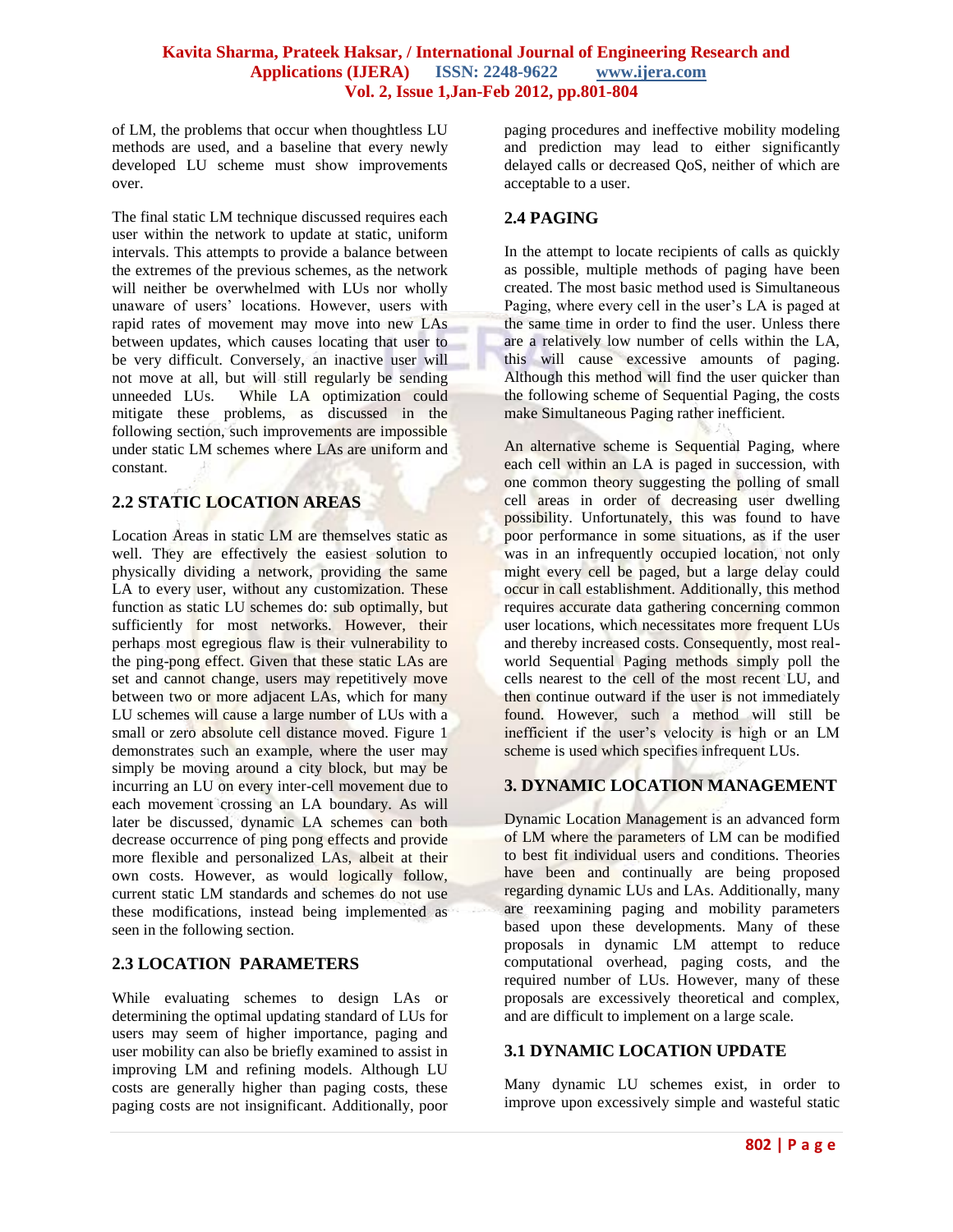#### **Kavita Sharma, Prateek Haksar, / International Journal of Engineering Research and Applications (IJERA) ISSN: 2248-9622 www.ijera.com Vol. 2, Issue 1,Jan-Feb 2012, pp.801-804**

LU schemes. Additionally, these schemes are intended to be customizable, such that each user will have their own optimal LU standard, greatly reducing the overall number of LU updates.

One of these dynamic LU formats is threshold-based, where updates occur each time a parameter goes beyond a set threshold value. One possible threshold is time, where users update at constant time intervals. This saves user computation, but increases overhead significantly if the user does not move. This timebased scheme is very similar to the common static LU scheme, with the important difference of the time value being modifiable. Another threshold-based scheme requires a user update each time they traverse a certain number of cells. This was found to work better than the time-based scheme, unless the users were constantly moving. In such a case, this method becomes quite similar to the static always-update scheme, where many unnecessary updates might occur. Consequently, a preferable scheme was found, called distance-based. This called for an update only if the user moved a certain radial length of distance. However, this scheme is not perfect, as it requires the cellular device to keep track of such distances, which added much computational cost.

Another dynamic LU scheme is profile-based. This functions by the network compiling a list of the most frequently accessed cells by the user, and only requiring an LU if the user moves outside of these common cells. As would be expected, this scheme is only effective if these predictions can be made accurately and without excessive overhead, but is otherwise inefficient. Additionally, this list must be relatively small, or else paging will become costly.

A more advanced scheme, built upon the efforts of previous methods, is called adaptive. Adaptive LU schemes are very flexible and even may differ from each other, as such schemes are designed to take multiple parameters, such as velocity and mobility patterns, to determine the most efficient LAs. In such an example, having knowledge of a user's past movements combined with the user's current speed and direction allows strong predictive power when determining a possible future location for paging. Therefore, LUs may not need to be as frequent, thereby reducing the overall LM costs. However, although these adaptive LM schemes are highly successful in terms of reducing LU costs, they are generally too difficult to implement for large networks, requiring excessive computational overhead. Consequently, dynamic LA schemes must be examined as a possibly preferable solution.

#### **3.2 DYNAMIC LOCATION AREA**

While static LA schemes are restrictive and inefficient, dynamic LA designs offer much more flexibility, allowing much more customization. To improve on the past schemes, proposes several changes to the static LA methodology. Instead of viewing the network as an aggregation of identical cells, it is now viewed as a directed graph, where nodes represent cells, with physical adjacency shown through graph edges. General movement patterns and probabilities, updated at predetermined intervals, are recorded between these cells based upon handoff information. This allows low overhead while still providing predictive power. Additionally, a smoothing factor of  $k$  is implemented to allow individual networks to weight new data as desired, where a low kvalue causes the network to highly weight new data, and a high k-value causes the network to give precedence to previous data. These adapting patterns can be stored, in order to allow further prediction based upon other data such as time. A similar parameter examined is dwell time, which is defined as the length of a user's stay within a cell. This is used to dynamically determine the appropriate dimensions of LAs. A smoothing parameter is also used for dwell times to weight past collected data against new data. The preferable method of collecting dwell times is by having the cellular device report its dwell time to the network upon a handoff.

Within a dynamic scheme, LAs, instead of being constant and circular, can be diverse and may take different shapes, in order to be optimal for individual user parameters and network characteristics. As well, cells are organized within these LAs based upon frequency of use, with the most frequently visited cells being placed in an ordered array. This array can be used in conjunction with known physical topology to design optimal user LAs, constructed such that the users will change LAs and make handoffs as infrequently as possible. To further optimize service for the individual user, call interval times and relative mobility rates are calculated to make low-overhead predictions concerning when LA and cell changes will occur.

## **3.3 COST ANALYSIS**

As seen before, the total cost of LM is equal to the LU cost added to the paging cost. This equation is always true, regardless of which system is used. However, different systems will have different values for these, and the goal is to find an implementable system that minimizes the total.